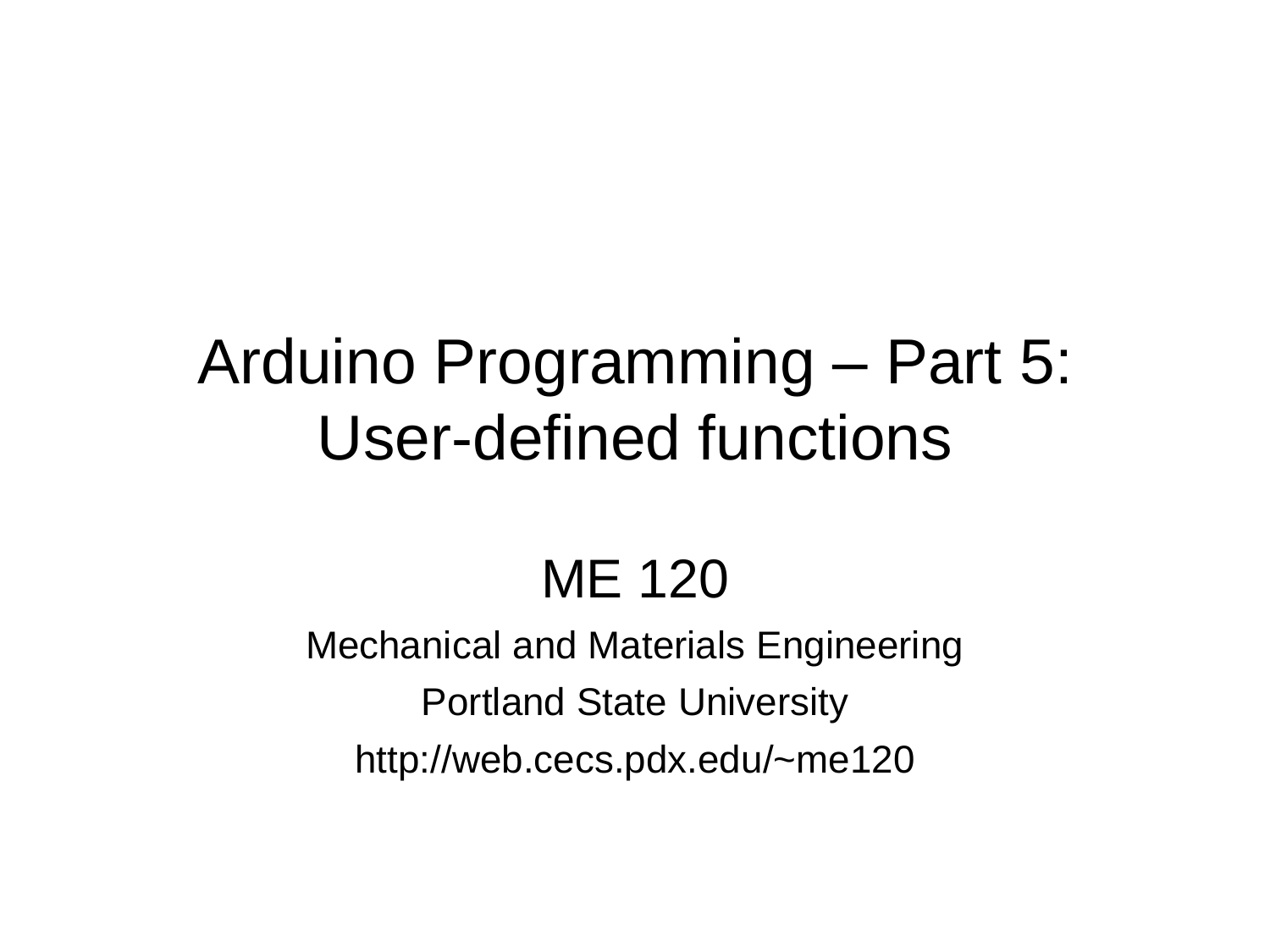#### User-Defined Function

- What is it?  $\rightarrow$  A user-defined function is a function that you write yourself. Opposite to Built-in functions such as digitalWrite, delay, etc..
- Why?  $\rightarrow$  to simplify and organize your code.
- $\cdot$  How?  $\rightarrow$  Built your function outside of your void loop and void setup. Call it from anywhere. It will be treated like a built-in function.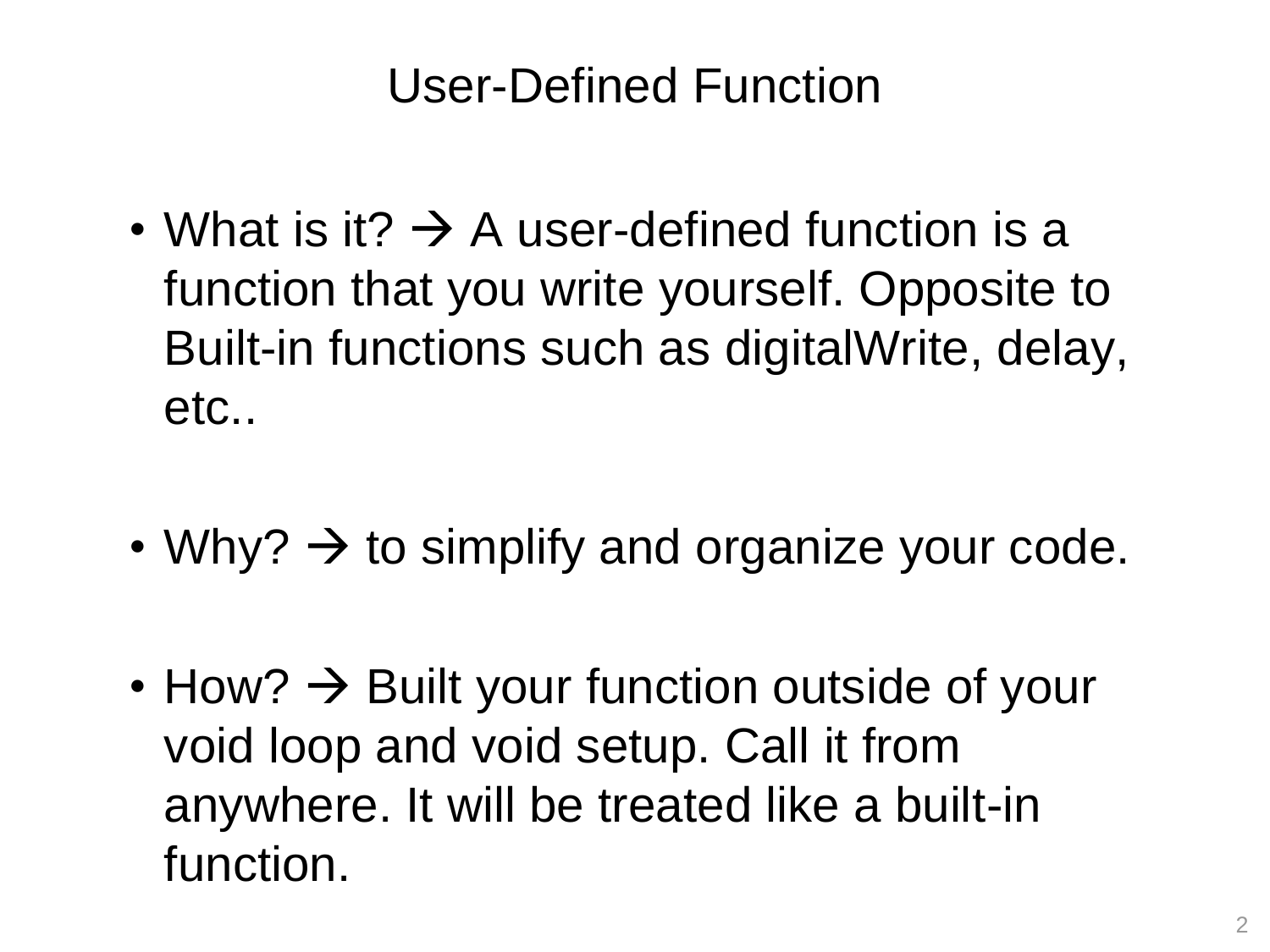- You would like to built a countdown from 10 to 0 that you could see on your serial monitor.
- Without creating any function, the code is:

```
void setup() {
 Serial.begin(9600); //Initialize serial port communication
int i;
for (i=10; i>=0; i--){ //goes from 10 to 0, decrement of 1
   Serial.println(i); //print the value of i on serial monitor
   delay(1000); //wait 1 sec between each value
 }
}
void loop() {
}
```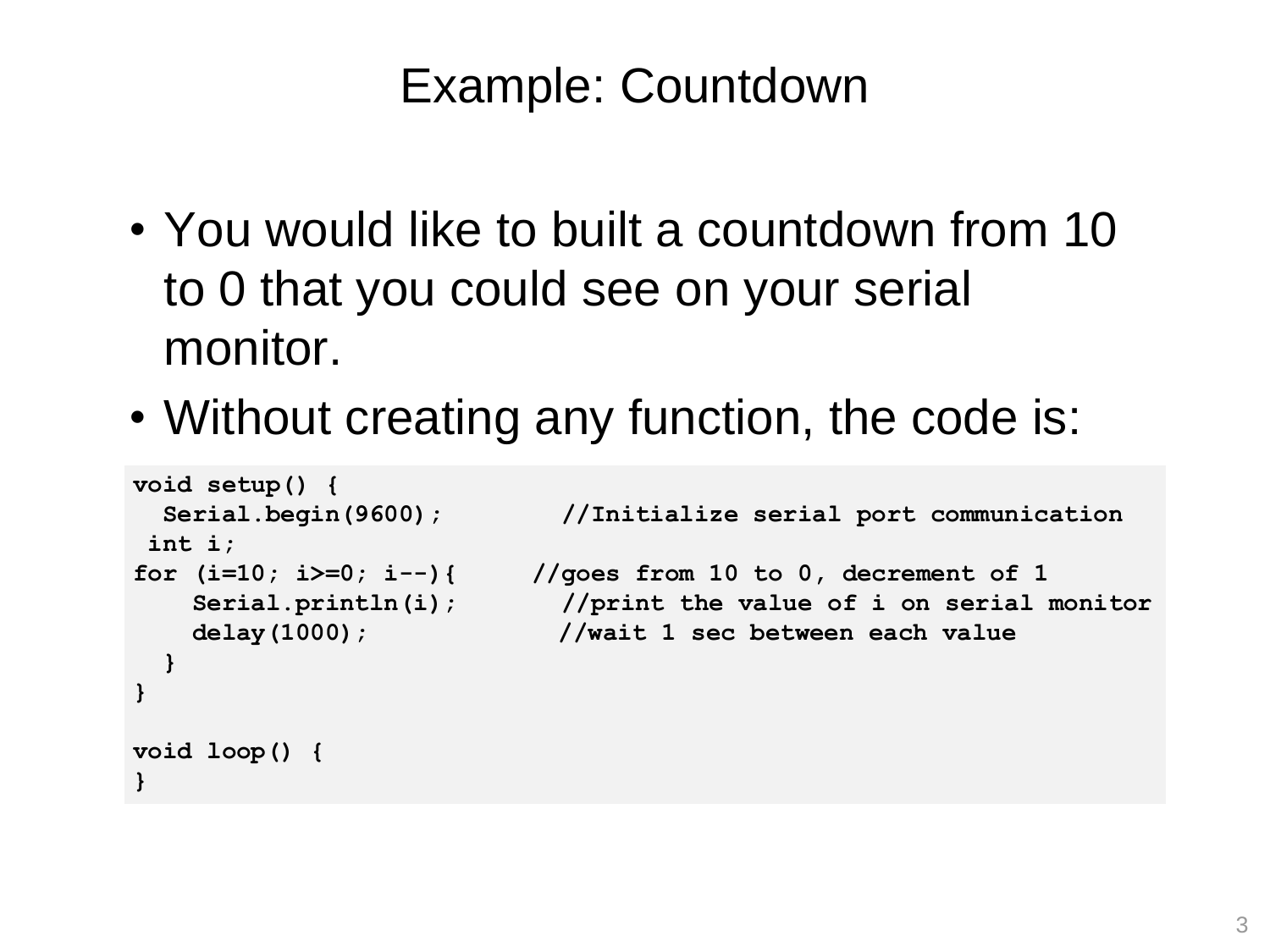• Let's built a function that we call "countdown"

```
void setup() {
 Serial.begin(9600); //Initialize serial port communication
 countdown(); // call the function countdown
}
void loop() {
}
void countdown(){ // create the function countdown
int i;
 for (i=10; i>=0; i--){ 
   Serial.println(i); 
   delay(1000);
 }
}
```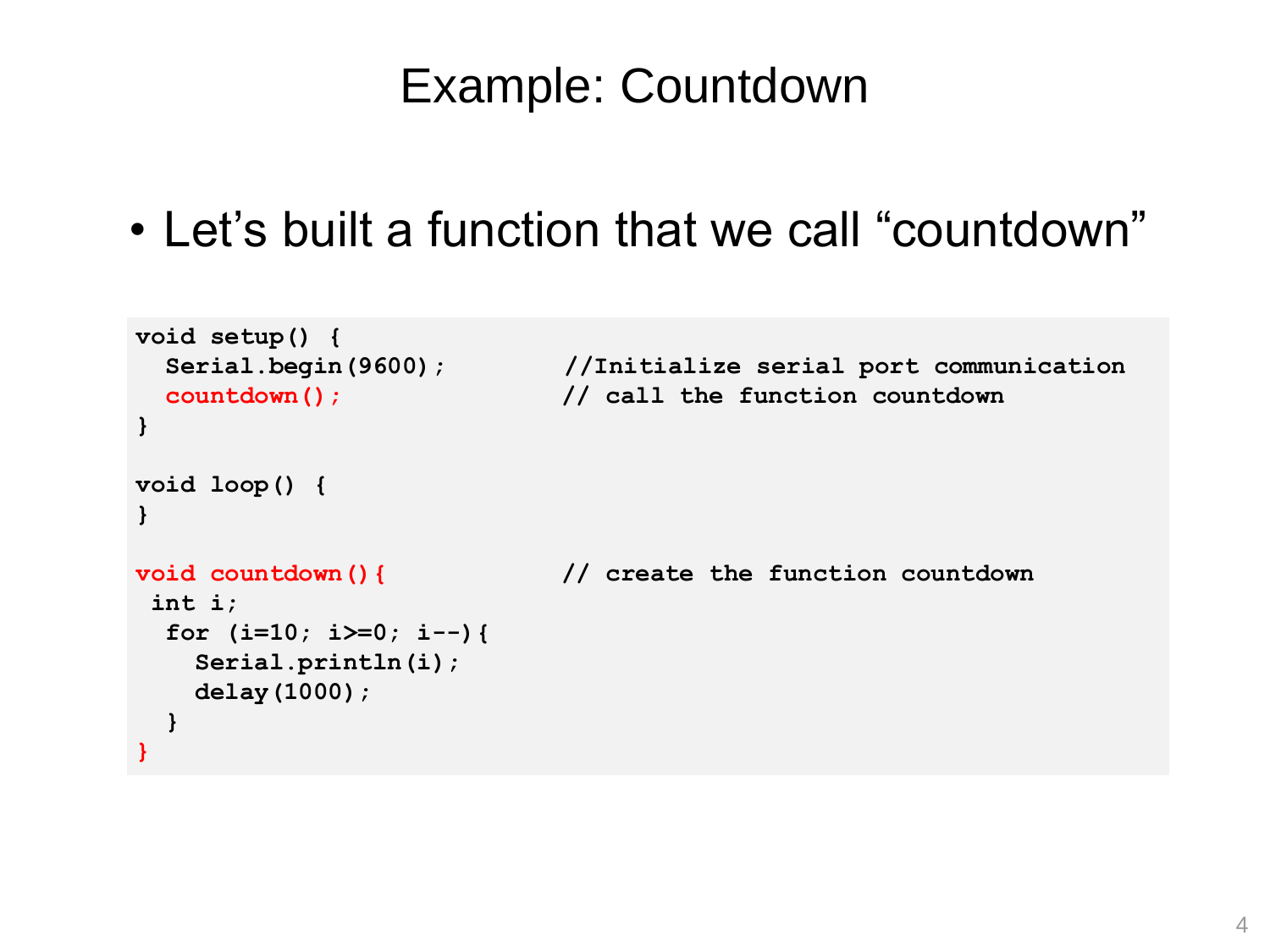• Let's add a parameter: the value of the countdown start

```
void setup() {
  Serial.begin(9600); //Initialize serial port communication
 countdown(15); // call the function countdown
}
void loop() {
}
void countdown(int start){ 
int i;
 for (i=start; i>=0; i--){ 
   Serial.println(i); 
   delay(1000);
  }
}
```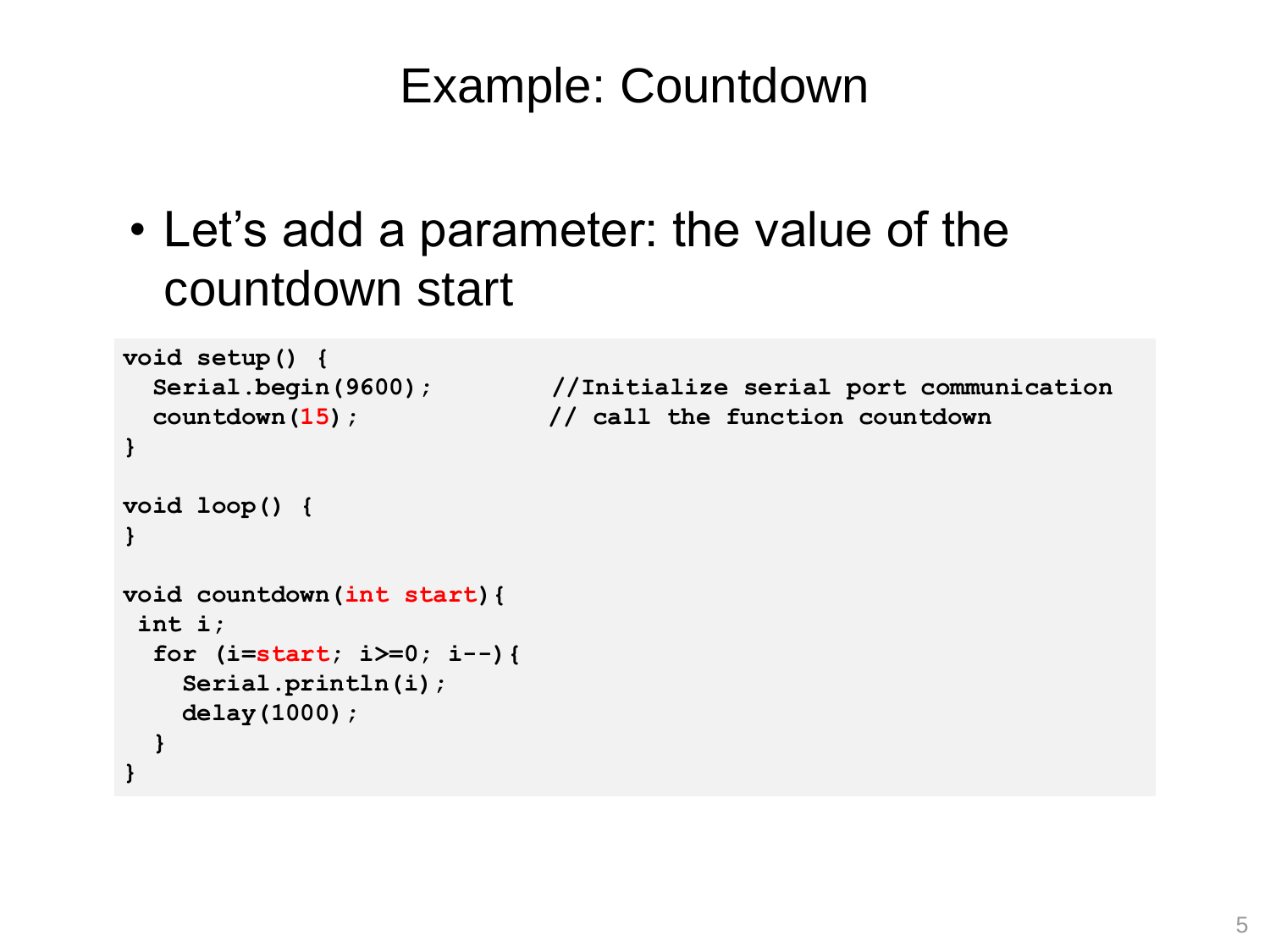• Let's add a second parameter: the value of the time delay between the counts

```
void setup() {
 Serial.begin(9600); //Initialize serial port communication
 countdown(15, 2000); // call the function countdown
}
void loop() {
}
void countdown(int start, int deltaT){ 
int i;
 for (i=start; i>=0; i--){ 
   Serial.println(i); 
   delay(deltaT);
  }
}
```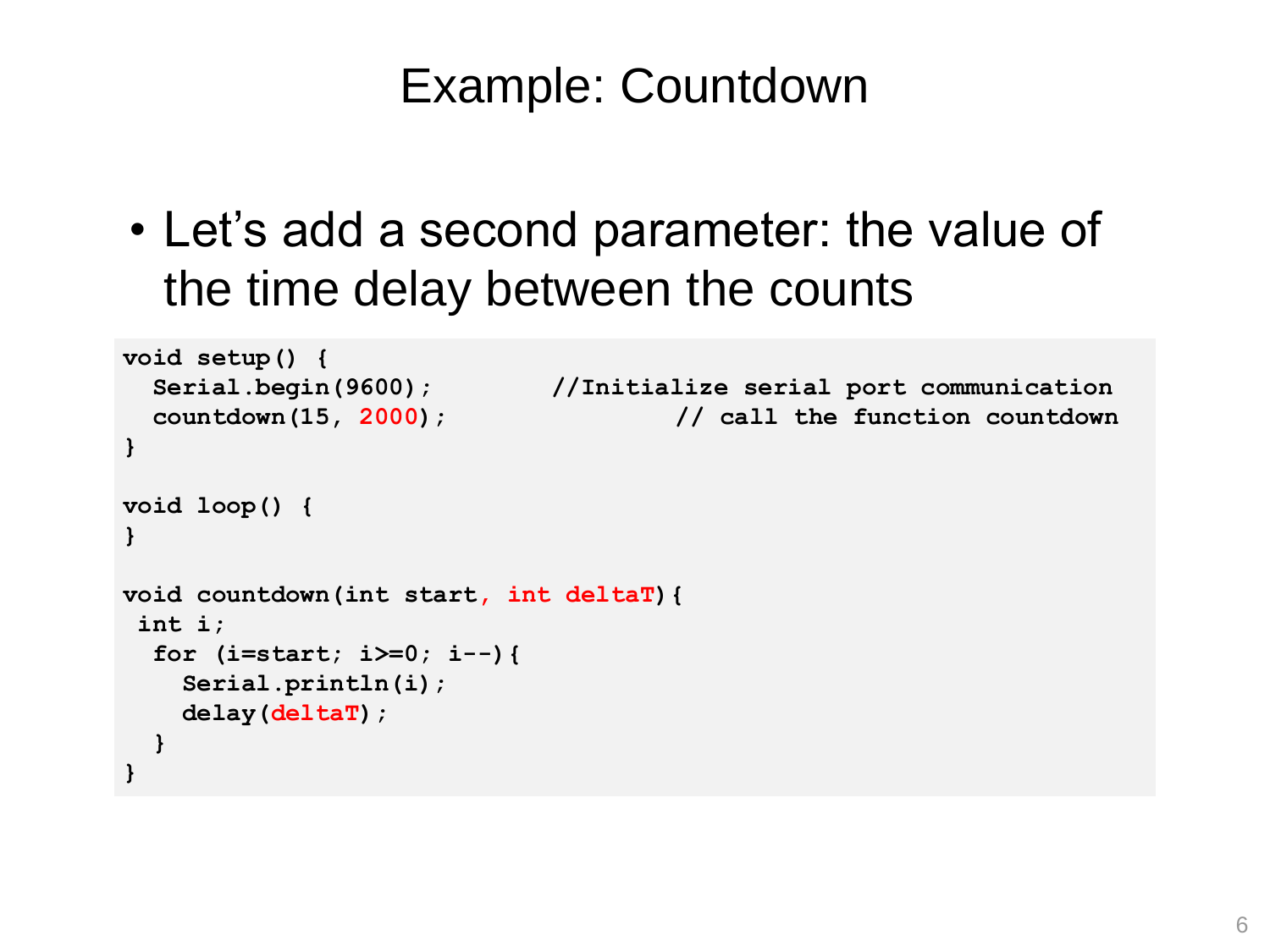• We want to know the sum of all the numbers counted in the countdown.

```
void setup() {
  Serial.begin(9600);
  int result; 
  result = countdown(15, 2000);
}
void loop() {
}
int countdown(int start, int deltaT){ 
 int i;
int sum=0;
  for (i=start; i>=0; i--){ 
    Serial.println(i); 
    delay(deltaT);
    sum = sum+i;
  }
  return (sum);
}
```